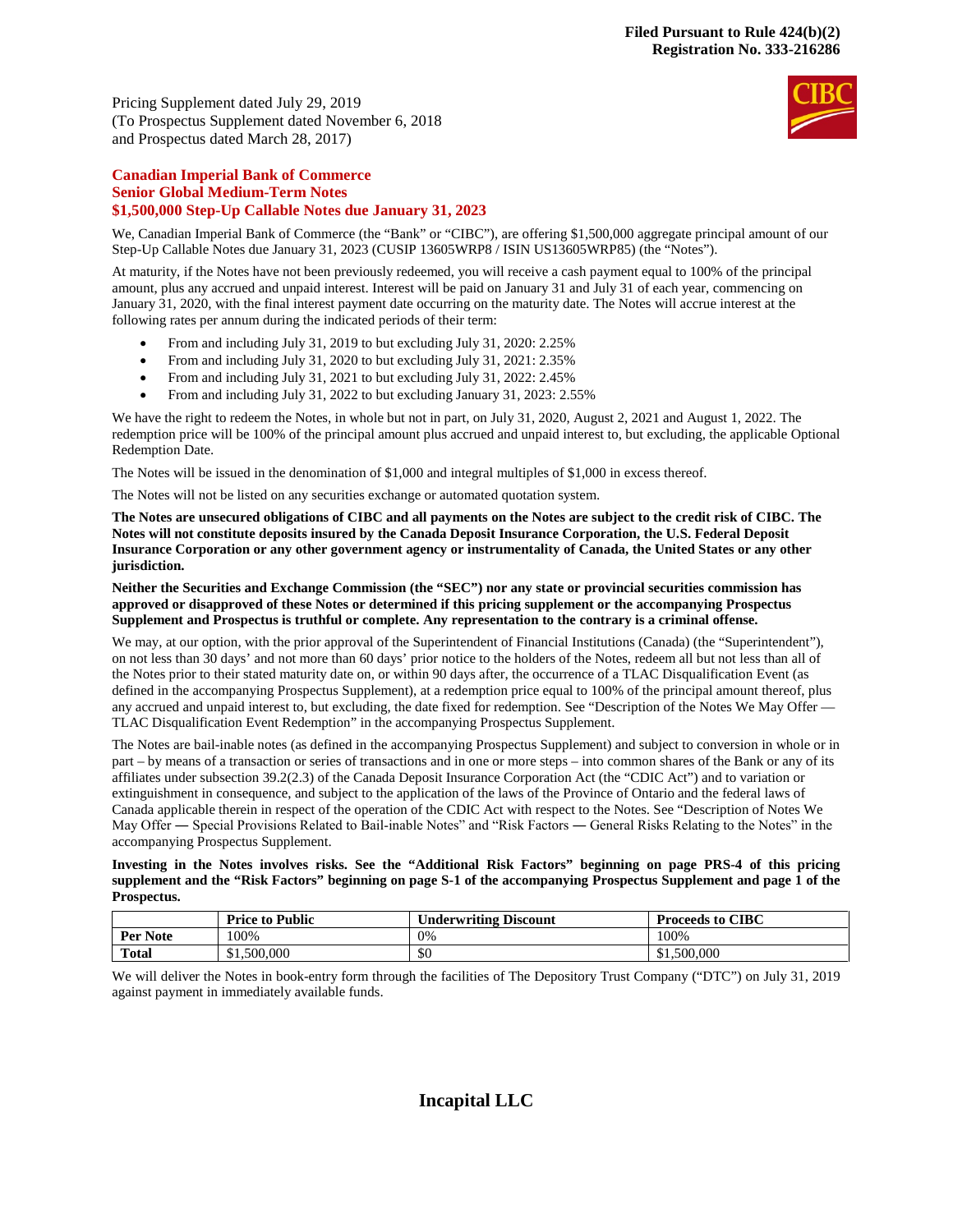# **ABOUT THIS PRICING SUPPLEMENT**

You should read this pricing supplement together with the Prospectus dated March 28, 2017 (the "Prospectus") and the Prospectus Supplement dated November 6, 2018 (the "Prospectus Supplement"), relating to our Senior Global Medium-Term Notes, of which these Notes are a part, for additional information about the Notes. Information in this pricing supplement supersedes information in the Prospectus Supplement and Prospectus to the extent it is different from that information. Certain defined terms used but not defined herein have the meanings set forth in the Prospectus Supplement or the Prospectus.

You should rely only on the information contained in or incorporated by reference in this pricing supplement, the accompanying Prospectus Supplement and the accompanying Prospectus. This pricing supplement may be used only for the purpose for which it has been prepared. No one is authorized to give information other than that contained in this pricing supplement, the accompanying Prospectus Supplement and the accompanying Prospectus, and in the documents referred to in this pricing supplement, the Prospectus Supplement and the Prospectus and which are made available to the public. We have not, and Incapital LLC ("Incapital") has not, authorized any other person to provide you with different or additional information. If anyone provides you with different or additional information, you should not rely on it.

We are not, and Incapital is not, making an offer to sell the Notes in any jurisdiction where the offer or sale is not permitted. You should not assume that the information contained in or incorporated by reference in this pricing supplement, the accompanying Prospectus Supplement or the accompanying Prospectus is accurate as of any date other than the date of the applicable document. Our business, financial condition, results of operations and prospects may have changed since that date. Neither this pricing supplement, nor the accompanying Prospectus Supplement, nor the accompanying Prospectus constitutes an offer, or an invitation on our behalf or on behalf of Incapital, to subscribe for and purchase any of the Notes and may not be used for or in connection with an offer or solicitation by anyone in any jurisdiction in which such an offer or solicitation is not authorized or to any person to whom it is unlawful to make such an offer or solicitation.

References to "CIBC," "the Issuer," "the Bank," "we," "us" and "our" in this pricing supplement are references to Canadian Imperial Bank of Commerce and not to any of our subsidiaries, unless we state otherwise or the context otherwise requires.

You may access the Prospectus Supplement and Prospectus on the SEC website www.sec.gov as follows (or if such address has changed, by reviewing our filing for the relevant date on the SEC website):

 Prospectus Supplement dated November 6, 2018 and Prospectus dated March 28, 2017:https://www.sec.gov/Archives/edgar/data/1045520/000110465918066166/a18-37094\_1424b2.htm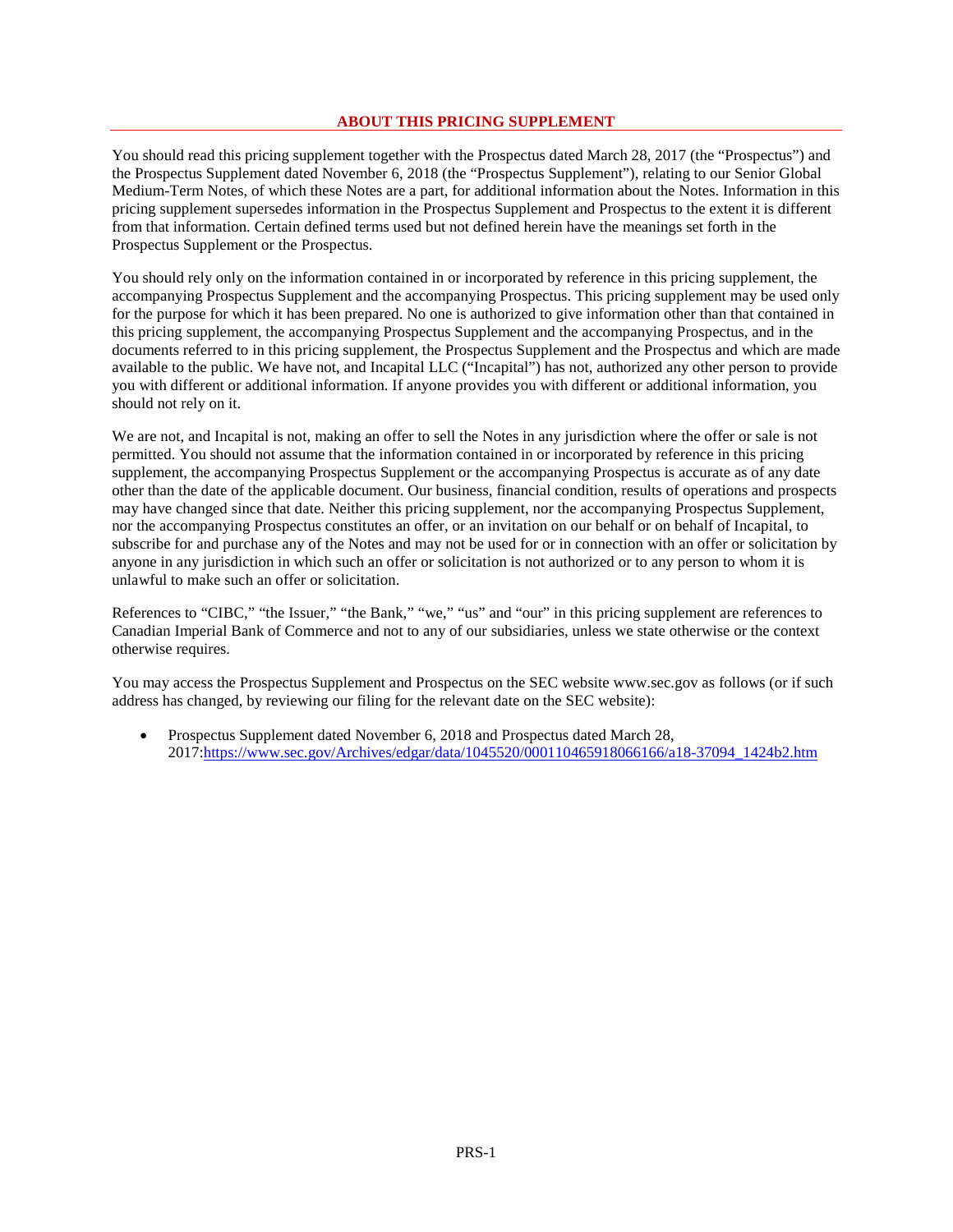# **SUMMARY**

The information in this "Summary" section is qualified by the more detailed information set forth in this pricing supplement, the Prospectus Supplement dated November 6, 2018 and the Prospectus dated March 28, 2017, each filed with the SEC. See "About This Pricing Supplement" in this pricing supplement.

| <b>Issuer:</b>                                        | Canadian Imperial Bank of Commerce (the "Issuer" or the "Bank")                                                                                                                                                                                                                                                                                                                                                      |                                                         |
|-------------------------------------------------------|----------------------------------------------------------------------------------------------------------------------------------------------------------------------------------------------------------------------------------------------------------------------------------------------------------------------------------------------------------------------------------------------------------------------|---------------------------------------------------------|
| <b>Type of Note:</b>                                  | Step-Up Callable Notes due January 31, 2023                                                                                                                                                                                                                                                                                                                                                                          |                                                         |
| <b>CUSIP/ISIN:</b>                                    | CUSIP: 13605WRP8 / ISIN: US13605WRP85                                                                                                                                                                                                                                                                                                                                                                                |                                                         |
|                                                       | <b>Minimum Denominations:</b> \$1,000 and integral multiples of \$1,000 in excess thereof.                                                                                                                                                                                                                                                                                                                           |                                                         |
| <b>Principal Amount:</b>                              | \$1,000 per Note                                                                                                                                                                                                                                                                                                                                                                                                     |                                                         |
| <b>Aggregate Principal</b><br><b>Amount of Notes:</b> | \$1,500,000                                                                                                                                                                                                                                                                                                                                                                                                          |                                                         |
| <b>Currency:</b>                                      | U.S. Dollars                                                                                                                                                                                                                                                                                                                                                                                                         |                                                         |
| <b>Trade Date:</b>                                    | July 29, 2019                                                                                                                                                                                                                                                                                                                                                                                                        |                                                         |
| <b>Original Issue Date:</b>                           | July 31, 2019                                                                                                                                                                                                                                                                                                                                                                                                        |                                                         |
| <b>Maturity Date:</b>                                 | January 31, 2023, subject to early redemption and postponement as described in "-<br>Business Day" below.                                                                                                                                                                                                                                                                                                            |                                                         |
| <b>Interest Accrual Date:</b>                         | July 31, 2019                                                                                                                                                                                                                                                                                                                                                                                                        |                                                         |
| <b>Interest Rate:</b>                                 | The Notes will accrue interest during the following periods at the following rates per<br>annum:<br>Dates<br>from and including July 31, 2019 to but excluding July 31, 2020<br>from and including July 31, 2020 to but excluding July 31, 2021<br>from and including July 31, 2021 to but excluding July 31, 2022<br>from and including July 31, 2022 to but excluding January 31, 2023                             | <b>Annual Rates</b><br>2.25%<br>2.35%<br>2.45%<br>2.55% |
| <b>Interest Period:</b>                               | Semi-annual                                                                                                                                                                                                                                                                                                                                                                                                          |                                                         |
| <b>Interest Payment Dates:</b>                        | January 31 and July 31 of each year, beginning on January 31, 2020, subject to<br>postponement as described in "-Business Day" below.                                                                                                                                                                                                                                                                                |                                                         |
| <b>Day Count Fraction:</b>                            | 30/360                                                                                                                                                                                                                                                                                                                                                                                                               |                                                         |
| <b>Record Date:</b>                                   | The fifteenth calendar day, whether or not a Business Day, immediately preceding the<br>related interest payment date.                                                                                                                                                                                                                                                                                               |                                                         |
| <b>Optional Early</b><br><b>Redemption:</b>           | We have the right to redeem the Notes, in whole but not in part, on any Optional<br>Redemption Date. The redemption price will be 100% of the principal amount plus any<br>accrued and unpaid interest to, but excluding, the date of such redemption. If we elect<br>to redeem the Notes, we will give you notice at least 5 Business Days and no more than<br>30 Business Days before the date of such redemption. |                                                         |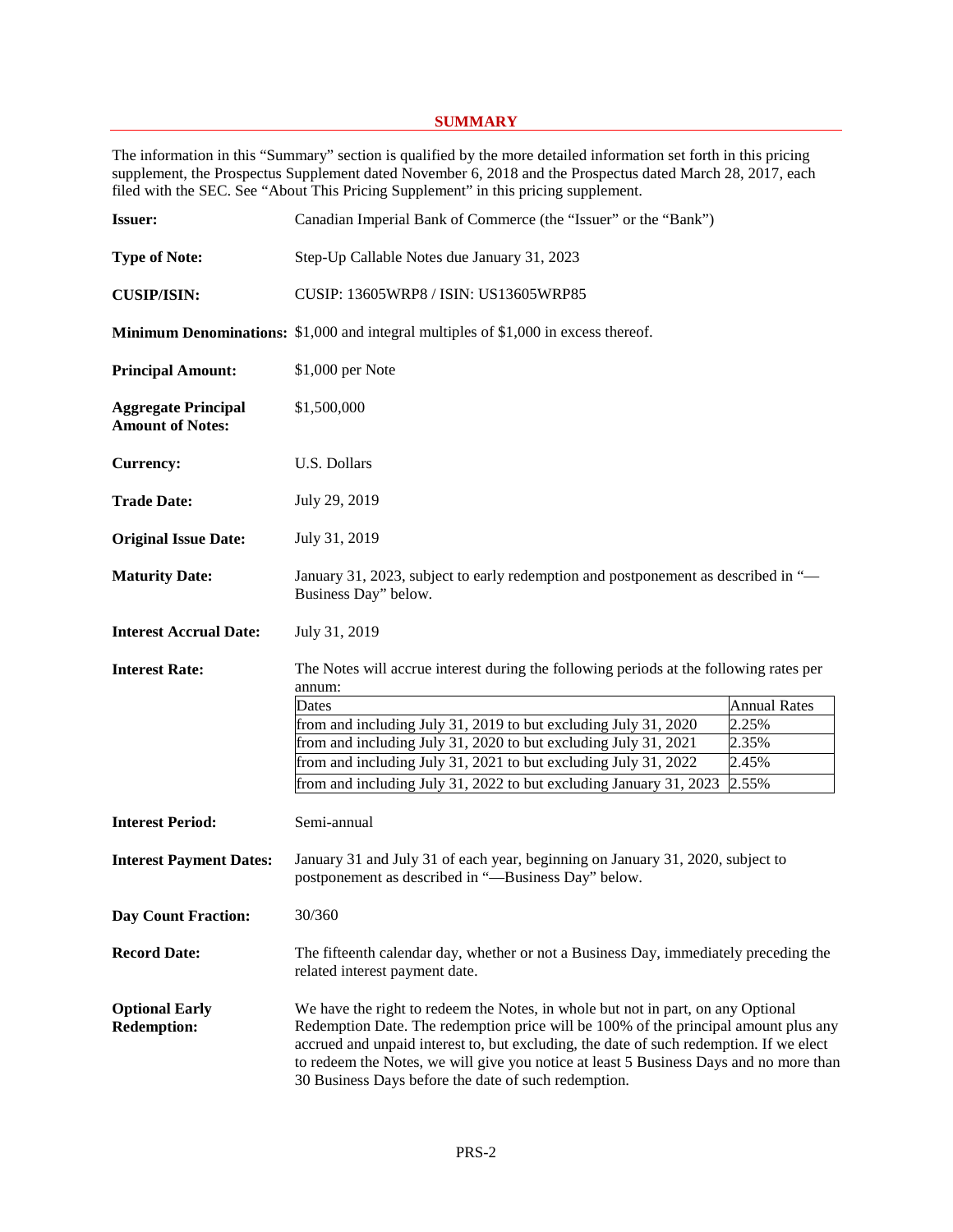| <b>Optional Redemption</b><br>Dates:                     | July 31, 2020, August 2, 2021 and August 1, 2022, subject to postponement as<br>described in "-Business Day" below.                                                                                                                                                                                                                                                                                                                                                                                                                                                                                                                                                                                      |
|----------------------------------------------------------|----------------------------------------------------------------------------------------------------------------------------------------------------------------------------------------------------------------------------------------------------------------------------------------------------------------------------------------------------------------------------------------------------------------------------------------------------------------------------------------------------------------------------------------------------------------------------------------------------------------------------------------------------------------------------------------------------------|
| <b>TLAC Disqualification</b><br><b>Event Redemption:</b> | The Notes may be redeemed after the occurrence of a TLAC Disqualification Event,<br>subject to the prior approval of the Superintendent.                                                                                                                                                                                                                                                                                                                                                                                                                                                                                                                                                                 |
| <b>Canadian Bail-in Powers</b><br>Acknowledgment:        | Yes. The Notes are subject to bail-in conversion under the Canadian bail-in regime.                                                                                                                                                                                                                                                                                                                                                                                                                                                                                                                                                                                                                      |
| <b>Calculation Agent:</b>                                | Canadian Imperial Bank of Commerce. We may appoint a different Calculation Agent<br>without your consent and without notifying you.                                                                                                                                                                                                                                                                                                                                                                                                                                                                                                                                                                      |
|                                                          | All determinations made by the Calculation Agent will be at its sole discretion, and, in<br>the absence of manifest error, will be conclusive for all purposes and binding on us and<br>you. All percentages and other amounts resulting from any calculation with respect to<br>the Notes will be rounded at the Calculation Agent's discretion. The Calculation Agent<br>will have no liability for its determinations.                                                                                                                                                                                                                                                                                |
| <b>Ranking:</b>                                          | Senior, unsecured                                                                                                                                                                                                                                                                                                                                                                                                                                                                                                                                                                                                                                                                                        |
| <b>Business Day:</b>                                     | New York and Toronto. If any scheduled payment date is not a Business Day, the<br>payment will be made on the next succeeding Business Day. No additional interest will<br>accrue on the Notes as a result of such postponement, and no adjustment will be made<br>to the length of the relevant interest period.                                                                                                                                                                                                                                                                                                                                                                                        |
| Listing:                                                 | None                                                                                                                                                                                                                                                                                                                                                                                                                                                                                                                                                                                                                                                                                                     |
| <b>Use of Proceeds:</b>                                  | General corporate purposes.                                                                                                                                                                                                                                                                                                                                                                                                                                                                                                                                                                                                                                                                              |
|                                                          | Clearance and Settlement: We will issue the Notes in the form of a fully registered global note registered in the<br>name of the nominee of DTC. Beneficial interests in the Notes will be represented<br>through book-entry accounts of financial institutions acting on behalf of beneficial<br>owners as direct and indirect participants in DTC. Except in the limited circumstances<br>described in the accompanying Prospectus Supplement, owners of beneficial interests<br>in the Notes will not be entitled to have Notes registered in their names, will not<br>receive or be entitled to receive Notes in definitive form and will not be considered<br>holders of Notes under the indenture. |
| <b>Terms Incorporated:</b>                               | All of the terms appearing under the caption "Description of the Notes We May Offer"<br>beginning on page S-12 of the accompanying Prospectus Supplement, as modified by<br>this pricing supplement.                                                                                                                                                                                                                                                                                                                                                                                                                                                                                                     |
| <b>Withholding:</b>                                      | The Bank or the applicable paying agent will deduct or withhold from a payment on a<br>Note any present or future tax, duty, assessment or other governmental charge that the<br>Bank determines is required by law or the interpretation or administration thereof to be<br>deducted or withheld. Payments on a Note will not be increased by any amount to<br>offset such deduction or withholding.                                                                                                                                                                                                                                                                                                    |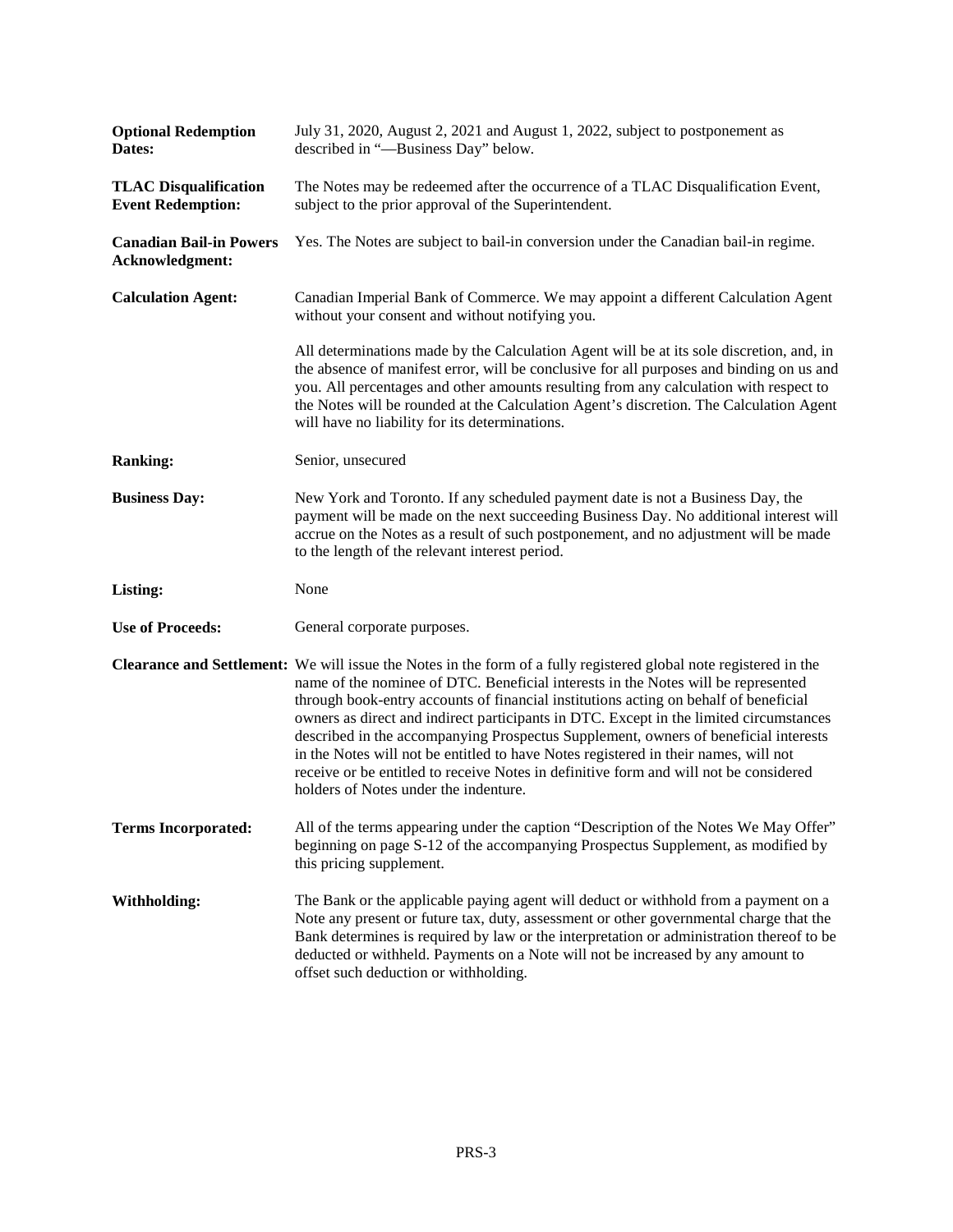# **ADDITIONAL RISK FACTORS**

An investment in the Notes involves significant risks. In addition to the following risks included in this pricing supplement, we urge you to read "Risk Factors" beginning on page S-1 of the accompanying Prospectus Supplement and "Risk Factors" beginning on page 1 of the accompanying Prospectus.

You should understand the risks of investing in the Notes and should reach an investment decision only after careful consideration, with your advisers, of the suitability of the Notes in light of your particular financial circumstances and the information set forth in this pricing supplement and the accompanying Prospectus and Prospectus Supplement.

# **We May Redeem The Notes, In Which Case You Will Receive No Further Interest Payments.**

We retain the option to redeem the Notes, in whole but not in part, on any Optional Redemption Date by giving at least 5 Business Days and no more than 30 Business Days' prior notice. It is more likely that we will redeem the Notes prior to their stated maturity date to the extent that the interest payable on the Notes is greater than the interest that would be payable on our other instruments of a comparable maturity, terms and credit rating trading in the market. If the Notes are redeemed prior to their stated maturity date, you will receive no further interest payments from the Notes redeemed and may have to re-invest the proceeds in a lower rate environment.

# **The Price At Which The Notes May Be Sold Prior To Maturity Will Depend On A Number Of Factors And May Be Substantially Less Than The Amount For Which They Were Originally Purchased.**

The price at which the Notes may be sold prior to maturity will depend on a number of factors. Some of these factors include, but are not limited to: (i) changes in interest rates generally, (ii) any actual or anticipated changes in our credit ratings or credit spreads, and (iii) time remaining to maturity. In particular, because the terms of the Notes permit us to redeem the Notes prior to maturity, the price of the Notes may be impacted by the redemption feature of the Notes. Additionally, the interest rates of the Notes reflect not only our credit spread generally but also the redemption feature of the Notes and thus may not reflect the rate at which a note without a redemption feature and increasing interest rate might be issued and sold.

Depending on the actual or anticipated level of interest rates, the market value of the Notes may decrease and you may receive substantially less than 100% of the original issue price if you sell your Notes prior to maturity.

# **The Inclusion Of Dealer Spread And Projected Profit From Hedging In The Original Issue Price Is Likely To Adversely Affect Secondary Market Prices.**

Assuming no change in market conditions or any other relevant factors, the price, if any, at which Incapital or any other party is willing to purchase the Notes at any time in secondary market transactions will likely be significantly lower than the original issue price, since secondary market prices are likely to exclude the cost of hedging our obligations under the Notes that is included in the original issue price. The cost of hedging includes the projected profit that we and/or our affiliates may realize in consideration for assuming the risks inherent in managing the hedging transactions. These secondary market prices are also likely to be reduced by the costs of unwinding the related hedging transactions. In addition, any secondary market prices may differ from values determined by pricing models used by Incapital as a result of dealer discounts, mark-ups or other transaction costs.

# **Your Investment Is Subject To The Credit Risk Of The Bank.**

The Notes are senior unsecured debt obligations of the Bank and are not, either directly or indirectly, an obligation of any third party. As further described in the accompanying Prospectus and Prospectus Supplement, the Notes will rank on par with all of the other unsecured and unsubordinated debt obligations of the Bank, except such obligations as may be preferred by operation of law. All payments to be made on the Notes, including the interest payments and the return of the principal amount at maturity, depend on the ability of the Bank to satisfy its obligations as they come due. As a result, the actual and perceived creditworthiness of the Bank may affect the market value of the Notes and, in the event the Bank were to default on its obligations, you may not receive the amounts owed to you under the terms of the Notes.

If we default on our obligations under the Notes, your investment would be at risk and you could lose some or all of your investment. See "Description of the Notes We May Offer—Events of Default" in the Prospectus Supplement.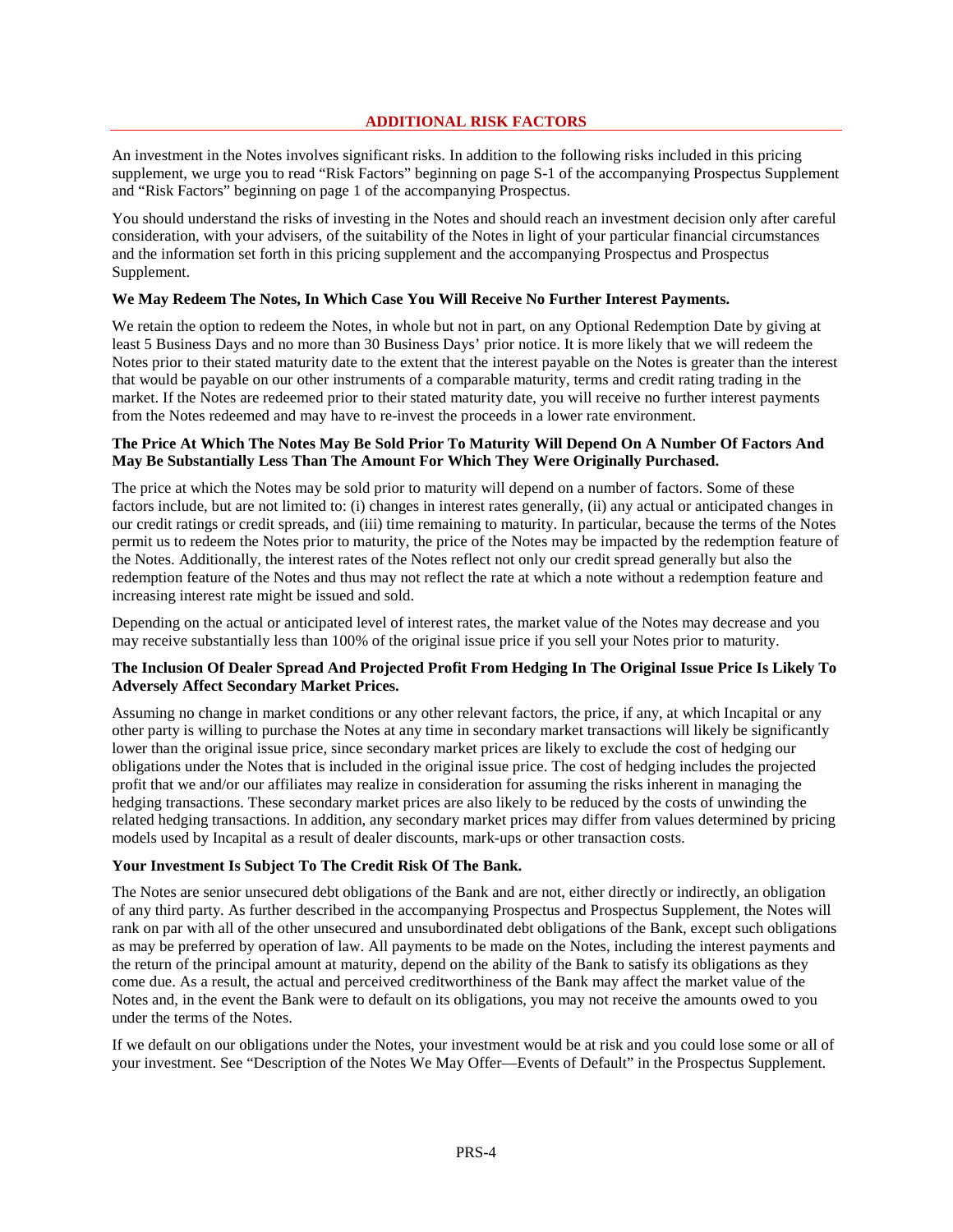#### **Step-Up Notes Present Different Investment Considerations Than Fixed-Rate Notes.**

The rate of interest paid by us on the Notes will increase upward from the initial stated rate of interest on the Notes. The Notes are callable by us, in whole but not in part, prior to maturity and, therefore, contain the redemption risk described above. If we do not call the Notes, the interest rate will step up as described on the cover of this pricing supplement. Unless general interest rates rise significantly, you should not expect to earn the highest scheduled interest rate set forth on the cover of this pricing supplement because the Notes are likely to be called prior to maturity if interest rates remain the same or fall during their term. When determining whether to invest in a step-up fixed rate note, you should not focus on the highest stated interest rate, which usually is the final step-up rate of interest. You should instead consider, among other things, the overall annual percentage rate of interest to maturity or the various potential redemption dates as compared to other investment alternatives.

#### **Certain Business and Trading Activities May Create Conflicts with Your Interests and Could Potentially Adversely Affect the Value of the Notes.**

We, Incapital or one or more of our respective affiliates may engage in trading and other business activities that are not for your account or on your behalf (such as holding or selling of the Notes for our proprietary account or effecting secondary market transactions in the Notes for other customers). These activities may present a conflict between your interest in the Notes and the interests we, Incapital or one or more of our respective affiliates may have in our or their proprietary account. We, Incapital and our respective affiliates may engage in any such activities without regard to the Notes or the effect that such activities may directly or indirectly have on the value of the Notes.

Moreover, we, Incapital and our respective affiliates play a variety of roles in connection with the issuance of the Notes, including hedging our obligations under the Notes. We expect to hedge our obligations under the Notes through one of our affiliates and/or another unaffiliated counterparty. In connection with such activities, our economic interests and the economic interests of affiliates of ours may be adverse to your interests as an investor in the Notes. Any of these activities may affect the value of the Notes. In addition, because hedging our obligations entails risk and may be influenced by market forces beyond our control, this hedging activity may result in a profit that is more or less than expected, or it may result in a loss. We or one or more of our affiliates will retain any profits realized in hedging our obligations under the Notes even if investors do not receive a favorable investment return under the terms of the Notes or in any secondary market transaction.

In addition, the Bank will serve as calculation agent for the Notes and will have sole discretion in calculating the amounts payable in respect of the Notes. Exercising discretion in this manner could adversely affect the value of the Notes.

#### **The Notes Will Not Be Listed On Any Securities Exchange Or Any Inter-Dealer Quotation System; There May Be No Secondary Market For The Notes; Potential Illiquidity Of The Secondary Market; Holding Of The Notes By Incapital Or Its Or Our Affiliates And Future Sales.**

The Notes are most suitable for purchasing and holding to maturity or the Optional Redemption Date, as applicable. The Notes will be new securities for which there is no trading market. The Notes will not be listed on any organized securities exchange or any inter-dealer quotation system. We cannot assure you as to whether there will be a trading or secondary market for the Notes or, if there were to be such a trading or secondary market, that it would be liquid.

Under ordinary market conditions, Incapital or any of its affiliates may (but are not obligated to) make a secondary market for the Notes and may cease doing so at any time. Because we do not expect other broker-dealers to participate in the secondary market for the Notes, the price at which you may be able to trade your Notes is likely to depend on the price, if any, at which Incapital or any of its affiliates are willing to transact. If none of Incapital or any of its affiliates makes a market for the Notes, there will not be a secondary market for the Notes. Accordingly, we cannot assure you as to the development or liquidity of any secondary market for the Notes. If a secondary market in the Notes is not developed or maintained, you may not be able to sell your Notes easily or at prices that will provide you with a yield comparable to that of similar securities that have a liquid secondary market.

In addition, the principal amount of the Notes being offered may not be purchased by investors in the initial offering, and Incapital or one or more of its or our affiliates may agree to purchase any unsold portion. Incapital or such affiliate or affiliates intend to hold the Notes, which may affect the supply of the Notes available in any secondary market trading and therefore may adversely affect the price of the Notes in any secondary market trading. If a substantial portion of any Notes held by Incapital or its or our affiliates were to be offered for sale following this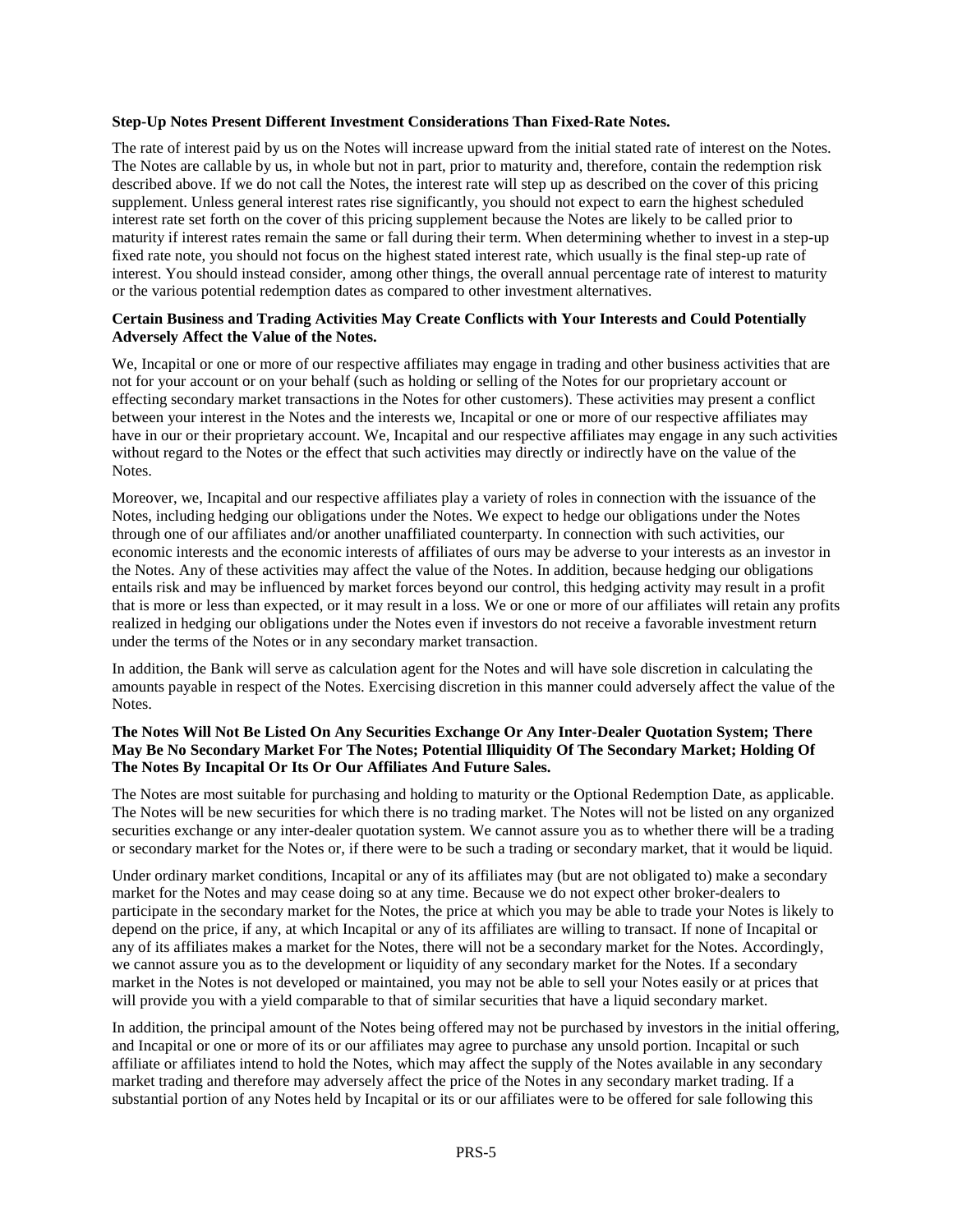offering, the market price of such Notes could fall, especially if secondary market trading in such Notes is limited or illiquid.

# **The Notes Are Not Insured By Any Third Parties.**

The Notes will be solely our obligations. Neither the Notes nor your investment in the Notes are insured by the United States Federal Deposit Insurance Corporation, the Canada Deposit Insurance Corporation, the Bank Insurance Fund or any other government agency or instrumentality of the United States, Canada or any other jurisdiction.

# **The Tax Treatment Of The Notes Is Uncertain.**

Significant aspects of the tax treatment of the Notes are uncertain. You should consult your tax advisor about your own tax situation. See "Certain U.S. Federal Income Tax Considerations" and "Certain Canadian Income Tax Considerations" in this pricing supplement.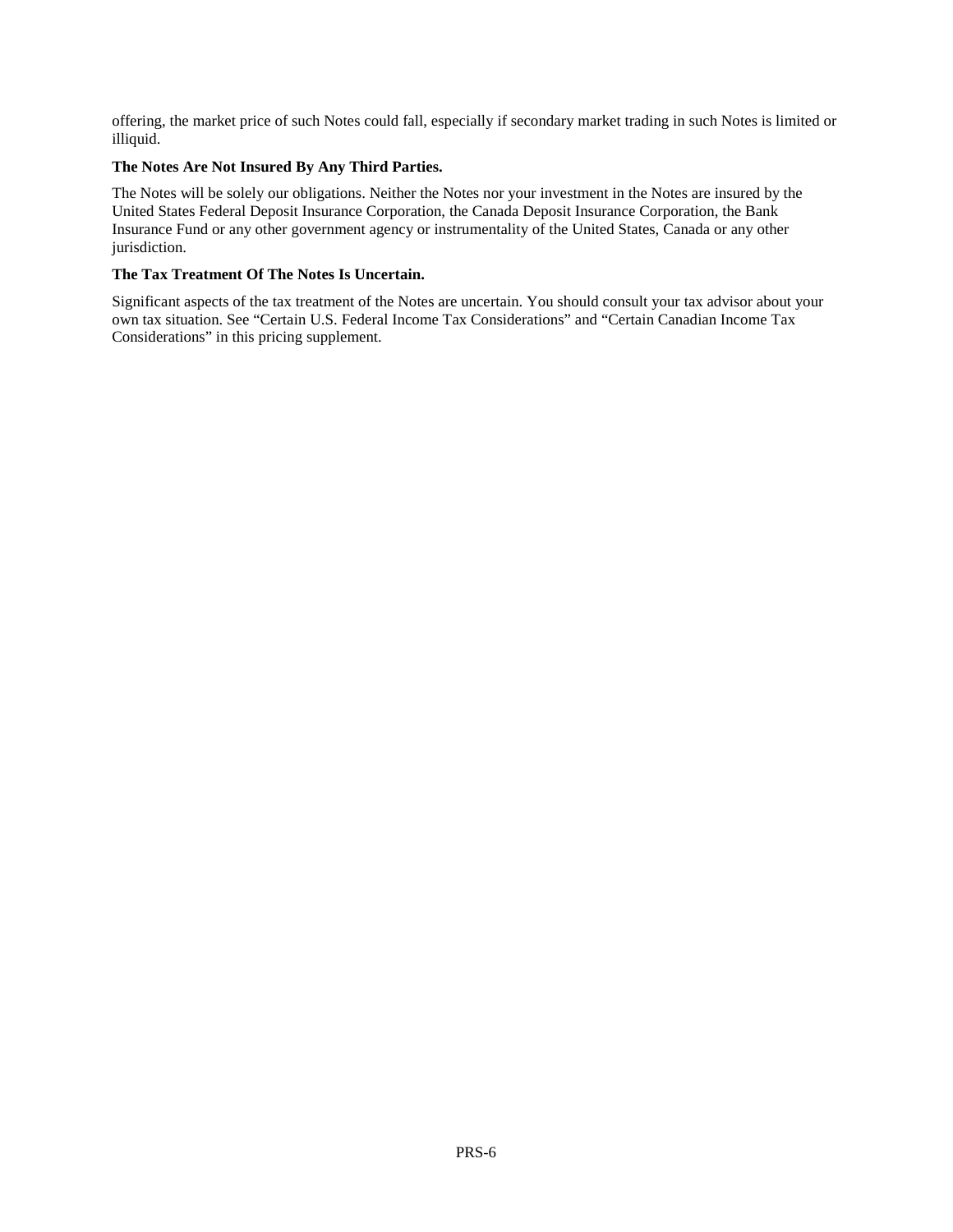# **CERTAIN U.S. FEDERAL INCOME TAX CONSIDERATIONS**

The following discussion supersedes but is subject to the same qualifications and limitations as the discussion in the section called "Material Income Tax Consequences—United States Taxation" in the accompanying Prospectus. Capitalized terms used in this section without definition shall have the respective meanings given such terms in the accompanying Prospectus.

There is no authority that specifically addresses the U.S. federal income tax treatment of an instrument such as the bail-inable debt securities. While the bail-inable debt securities should be treated as debt for U.S. federal income tax purposes, the Internal Revenue Service (the "IRS") could assert an alternative tax treatment of the bail-in debt securities for U.S. federal income tax purposes, such as the bail-inable debt securities should be considered as equity. There can be no assurance that any alternative tax treatment, if successfully asserted by the IRS would not have adverse U.S. federal income tax consequences to a U.S. holder of the bail-inable debt securities. However, treatment of the bail-inable debt securities as equity for U.S. federal income tax purposes should not result in inclusions of income with respect to the bail-inable debt securities that are materially different than the U.S. federal income tax consequences if the bail-inable debt securities are treated as debt for U.S. federal income tax purposes.

If the bail-inable debt securities are characterized as debt for U.S. federal income tax purposes, the U.S. federal income tax consequences to a U.S. holder of the bail-inable debt securities would be as described below in "—Notes Treated as Contingent Payment Debt Instruments".

If the bail-inable debt securities were characterized as equity for U.S. federal income tax purposes, the U.S. federal income tax consequences to a U.S. holder of the bail-in debt securities would be as described below in "—Notes Treated as Stock".

It is unlikely that interest payments on the bail-inable debt securities that are treated as dividends for U.S. federal income tax purposes would be treated as "qualified dividend income" for U.S. federal income tax purposes. Amounts treated as dividends would be taxed at ordinary income tax rates if such dividends were not treated as qualified dividend income.

United States holders are urged to consult their tax advisors regarding the characterization of the bail-in debt securities as debt or equity for U.S. federal income tax purposes.

The following summary describes certain U.S. federal income tax consequences relevant to the purchase, ownership, and disposition of the Notes. This discussion is based upon current provisions of the Code, existing and proposed Treasury Regulations thereunder, current administrative rulings, judicial decisions and other applicable authorities. All of the foregoing are subject to change, which change may apply retroactively and could affect the continued validity of this summary. This summary does not describe any tax consequences arising under the laws of any state, locality or taxing jurisdiction other than the U.S. federal government. This discussion also does not purport to be a complete analysis of all tax considerations relating to the Notes. **You should consult your tax advisor concerning the U.S. federal income tax and other tax consequences of your investment in the Notes in your particular circumstances, including the application of state, local or other tax laws and the possible effects of changes in federal or other tax laws.**

# **U.S. Holders**

#### *Notes Treated as Contingent Payment Debt Instruments*

If the Notes are treated as contingent payment debt instruments, interest payments on the Notes should be taxable to holders in accordance with their regular method of accounting. We intend to treat the Notes as not issued with original issue discount ("OID") despite the fact that the interest rate on the Notes is scheduled to step up over the term of the Notes because Treasury regulations generally deem an issuer to exercise a call option in a manner that minimizes the yield on the debt instrument for purposes of determining whether a debt instrument is issued with OID. The yield on the Notes would be minimized if we exercise our right to redeem the Notes immediately before any scheduled interest rate increase. As a result, the Notes should be treated for OID purposes as fixed-rate notes that will mature prior to the step-up in interest rate for the Notes. This assumption is made solely for U.S. federal income tax purposes of determining whether the Note is issued with OID and is not an indication of our actual intention to redeem or not to redeem the Notes at any time. If we do not redeem the Notes prior to the first increase in the interest rate then, solely for OID purposes, the Notes will be deemed to be reissued at their adjusted issue price on such redemption date. This deemed reissuance should not give rise to taxable gain or loss to holders and the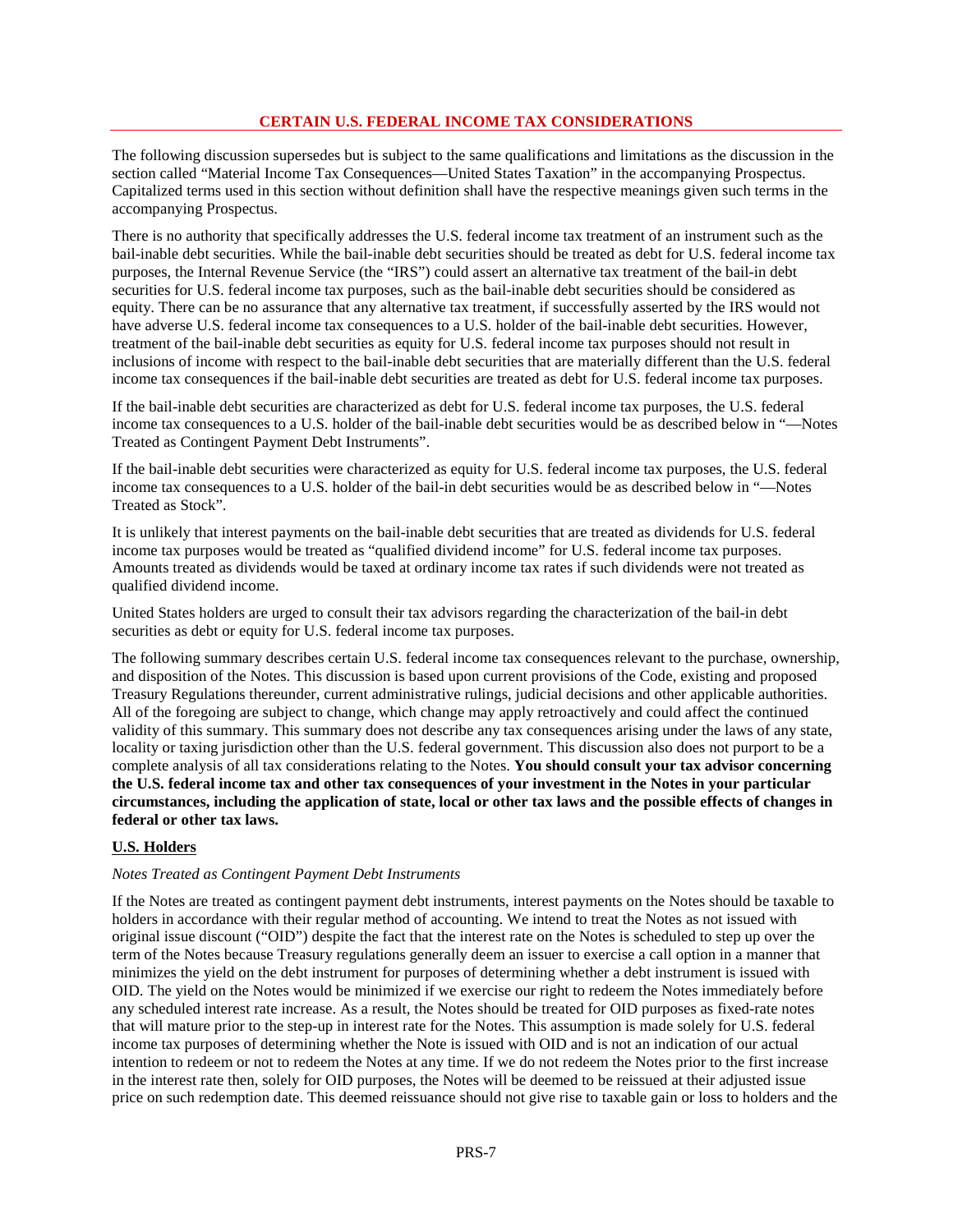Notes should not be treated as issued with OID because under the rules described above, the Notes should be deemed to be called on the next interest step-up date. The same analysis should apply to each subsequent interest step-up date.

Under this approach, the coupon on a Note will be taxable to a U.S. Holder as ordinary interest income at the time it accrues or is received in accordance with the U.S. Holder's normal method of accounting for tax purposes (regardless of whether we redeem the Notes). If, however, you use the accrual method of accounting and keep an applicable financial statement, you may be required to recognize income on the Notes before normal tax accrual.

#### *Notes Treated as Stock*

If the Notes are treated as stock, you should generally recognize capital gain or loss upon the sale, exchange, redemption or payment on maturity in an amount equal to the difference between the amount you receive at such time and the amount that you paid for your Notes. Such gain or loss should generally be long-term capital gain or loss if you have held your Notes for more than one year. The Issuer will report periodic payments designated as interest, if any, as ordinary dividends to U.S. Holders that do not constitute qualified dividend income.

We are not responsible for any adverse consequences that you may experience as a result of any alternative characterization of the Notes for U.S. federal income tax or other tax purposes.

#### **You are urged to consult your tax advisors concerning the significance, and the potential impact, of the above considerations.**

*Additional Information for U.S. Holders.* For the treatment regarding other aspects of interest payments and backup withholding and information reporting considerations please see the discussion under "Material Income Tax Consequences—United States Taxation" in the accompanying Prospectus.

#### **Non-U.S. Holders**

We currently do not withhold on interest payments to non-U.S. holders in respect of instruments such as Notes. However, if we determine that there is a material risk that we will be required to withhold on any such payments, we may withhold on such payments at a 30% rate, unless non-U.S. holders have provided to us an appropriate and valid Internal Revenue Service Form W-8. In addition, non-U.S. holders will be subject to the general rules regarding information reporting and backup withholding as described under the heading "Material Income Tax Consequences—United States Taxation—U.S. Backup Withholding and Information Reporting" in the accompanying Prospectus.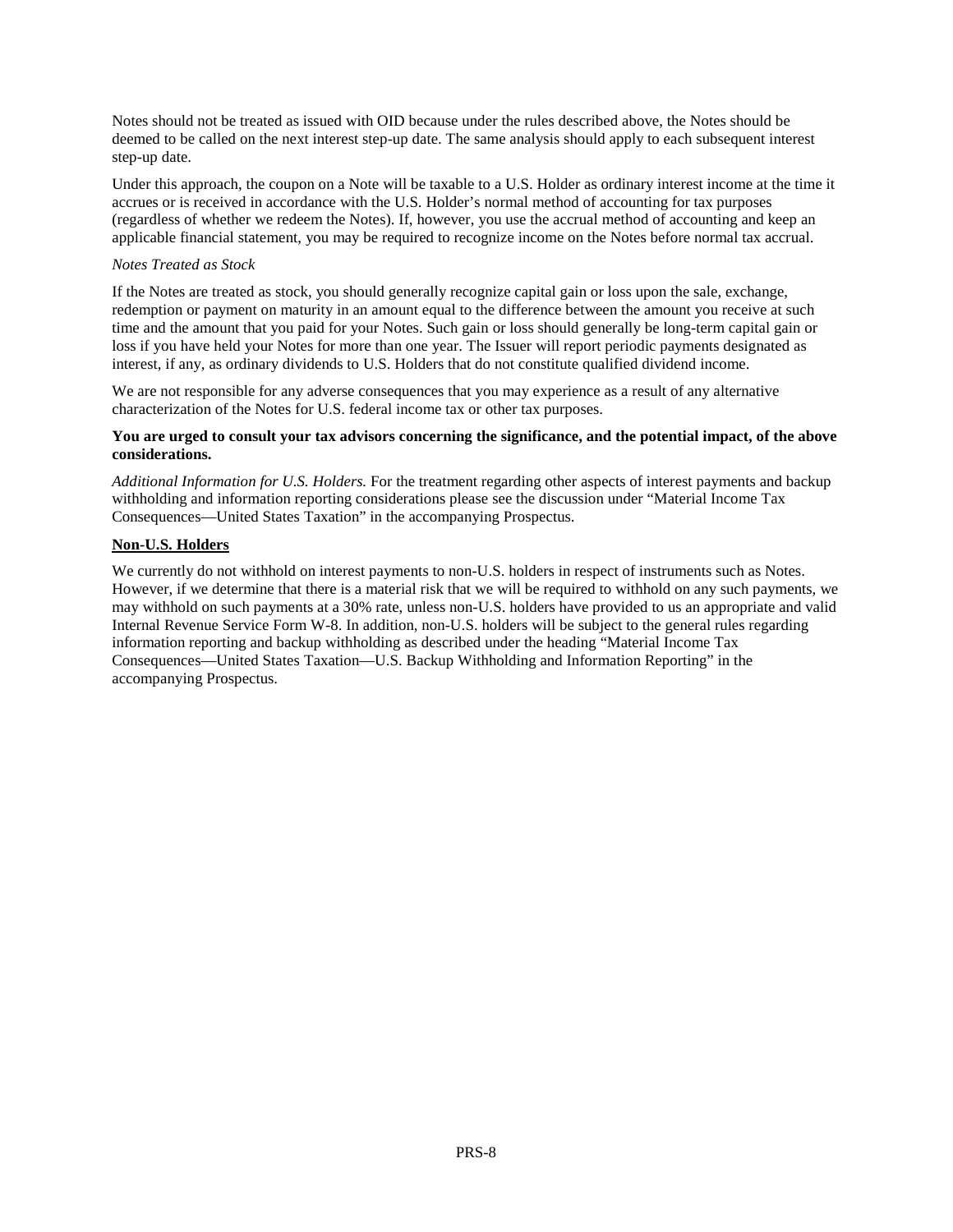# **CERTAIN CANADIAN INCOME TAX CONSIDERATIONS**

In the opinion of Blake, Cassels & Graydon LLP, our Canadian tax counsel, the following summary describes the principal Canadian federal income tax considerations under the *Income Tax Act* (Canada) and the Regulations thereto (the "Canadian Tax Act") generally applicable at the date hereof to a purchaser who acquires beneficial ownership of a Note pursuant to this pricing supplement and who for the purposes of the Canadian Tax Act and at all relevant times: (a) is neither resident nor deemed to be resident in Canada; (b) deals at arm's length with the Issuer and any transferee resident (or deemed to be resident) in Canada to whom the purchaser disposes of the Note; (c) acquires and holds Notes and any common shares acquired on a bail-in conversion as capital property; (d) does not use or hold and is not deemed to use or hold the Note or any common shares acquired on a bail-in conversion in, or in the course of, carrying on a business in Canada; (e) is entitled to receive all payments (including any interest and principal) made on the Note, and (f) is not a, and deals at arm's length with any, "specified shareholder" of the Issuer for purposes of the thin capitalization rules in the Canadian Tax Act (a "Non-Resident Holder"). A "specified shareholder" for these purposes generally includes a person who (either alone or together with persons with whom that person is not dealing at arm's length for the purposes of the Canadian Tax Act) owns or has the right to acquire or control or is otherwise deemed to own 25% or more of the Issuer's shares determined on a votes or fair market value basis. Special rules which apply to non-resident insurers carrying on business in Canada and elsewhere are not discussed in this summary.

This summary is supplemental to and should be read together with the description of material Canadian federal income tax considerations relevant to a Non-Resident Holder owning Notes under "Material Income Tax Consequences—Canadian Taxation" in the accompanying Prospectus and a Non-Resident Holder should carefully read that description as well.

For the purposes of the Canadian Tax Act, all amounts not otherwise expressed in Canadian dollars must be converted into Canadian dollars based on the exchange rate as quoted by the Bank of Canada for the applicable day or such other rate of exchange acceptable to the Minister of National Revenue (Canada).

# **This summary is of a general nature only and is not intended to be, nor should it be construed to be, legal or tax advice to any particular Non-Resident Holder. Non-Resident Holders are advised to consult with their own tax advisors with respect to their particular circumstances.**

#### **Notes**

Interest payable on the Notes should not be considered to be "participating debt interest" as defined in the Canadian Tax Act and accordingly, a Non-Resident Holder should not be subject to Canadian non-resident withholding tax in respect of amounts paid or credited or deemed to have been paid or credited by the Issuer on a Note as, on account of or in lieu of payment of, or in satisfaction of, interest.

In the event that a Note held by a Non-Resident Holder is converted to common shares on a bail-in conversion, the amount (the "Excess Amount"), if any, by which the fair market value of the common shares received on the conversion exceeds the sum of: (i) price for which the Note was issued, and (ii) any amount that is paid in respect of accrued and unpaid interest at the time of the conversion (the "Conversion Interest"), may be deemed to be interest paid to the Non-Resident Holder. There is a risk that the Excess Amount (if any) and the Conversion Interest may be subject to Canadian non-resident withholding tax if: (i) all or any portion of such deemed interest is participating debt interest and (ii) in certain circumstances the Note is not considered to be an "excluded obligation" for the purposes of the Canadian Tax Act.

Non-Resident Holders should consult their own advisors regarding the consequences to them of a disposition of Notes to a person with whom they are not dealing at arm's length for purposes of the Canadian Tax Act.

#### **Common Shares Acquired on a Bail-in Conversion**

#### *Dividends*

Dividends paid or credited or deemed to be paid or credited to a Non-Resident Holder on common shares of the Issuer or of any affiliate of the Issuer that is a corporation resident or deemed to be resident in Canada will be subject to Canadian non-resident withholding tax of 25% but such rate may be reduced under the terms of an applicable income tax treaty.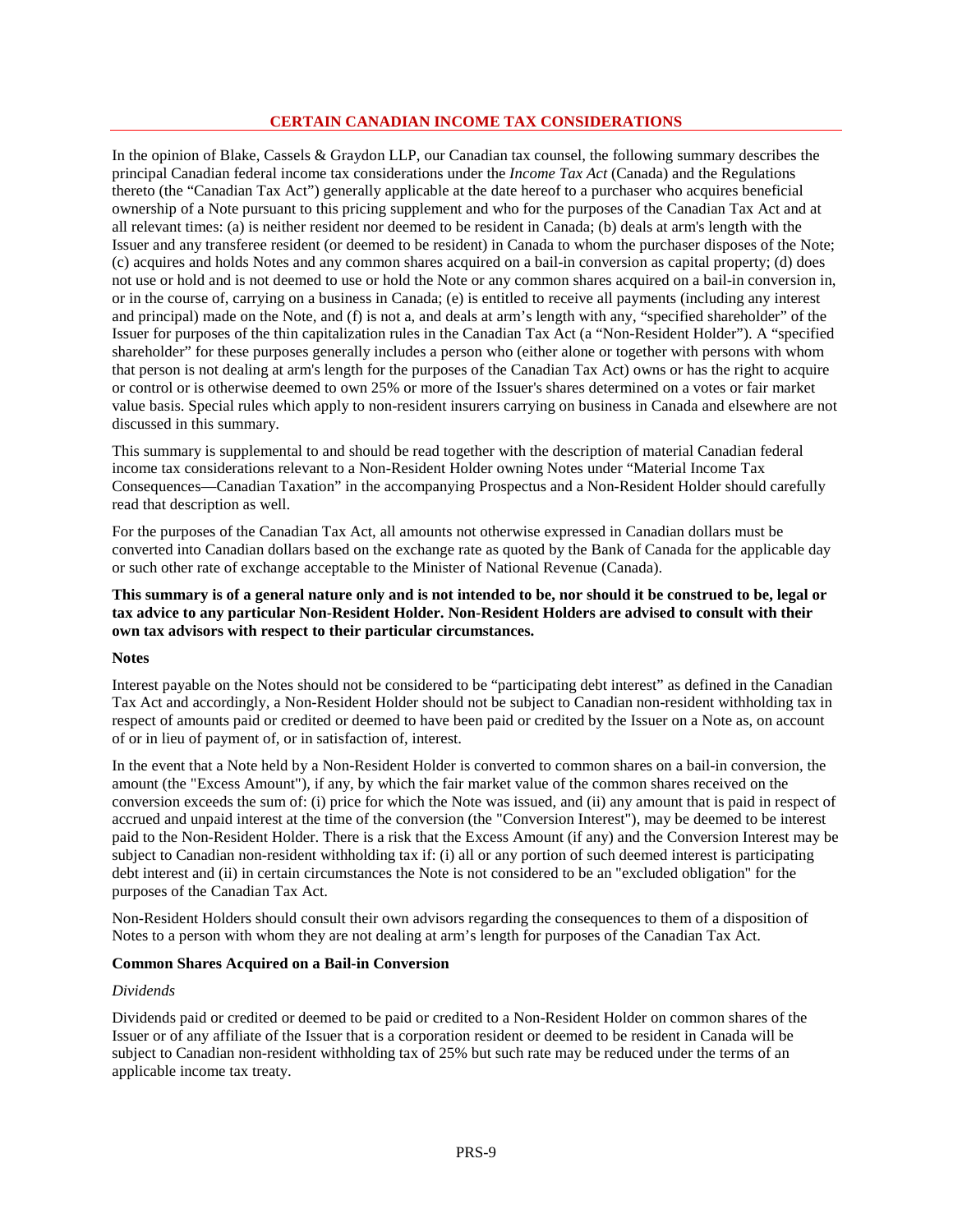#### *Dispositions*

A Non-Resident Holder will not be subject to tax under the Canadian Tax Act on any capital gain realized on a disposition or deemed disposition of any common shares of the Issuer or of any affiliate that is a corporation resident or deemed to be resident in Canada unless the common shares constitute "taxable Canadian property" to the Non-Resident Holder for purposes of the Canadian Tax Act at the time of their disposition, and such Non-Resident Holder is not entitled to relief pursuant to the provisions of an applicable income tax treaty.

Generally, the common shares of the Issuer or of any such affiliate will not constitute taxable Canadian property to a Non-Resident Holder provided that they are listed on a designated stock exchange (which includes the TSX and NYSE) at the time of the disposition, unless, at any particular time during the 60-month period that ends at that time, the following conditions are met concurrently: (i) one or any combination of (a) the Non-Resident Holder, (b) persons with whom the Non-Resident Holder did not deal at arm's length, or (c) partnerships in which the Non-Resident Holder or a person described in (b) holds a membership interest directly or indirectly through one or more partnerships, owned 25% or more of the issued shares of any class or series of the applicable issuer's share capital and (ii) more than 50% of the fair market value of the common shares of such issuer was derived directly or indirectly from one or any combination of (a) real or immovable property situated in Canada, (b) Canadian resource properties (as defined in the Canadian Tax Act), (c) timber resource properties (as defined in the Canadian Tax Act), and (d) an option, an interest or right in any of the foregoing property, whether or not such property exists. Notwithstanding the foregoing, a common share of the Issuer or of any such affiliate may be deemed to be "taxable Canadian property" in certain other circumstances. Non-Resident Holders whose common shares of the Issuer or of any such affiliate may constitute taxable Canadian property should consult their own tax advisers with respect to their particular circumstances.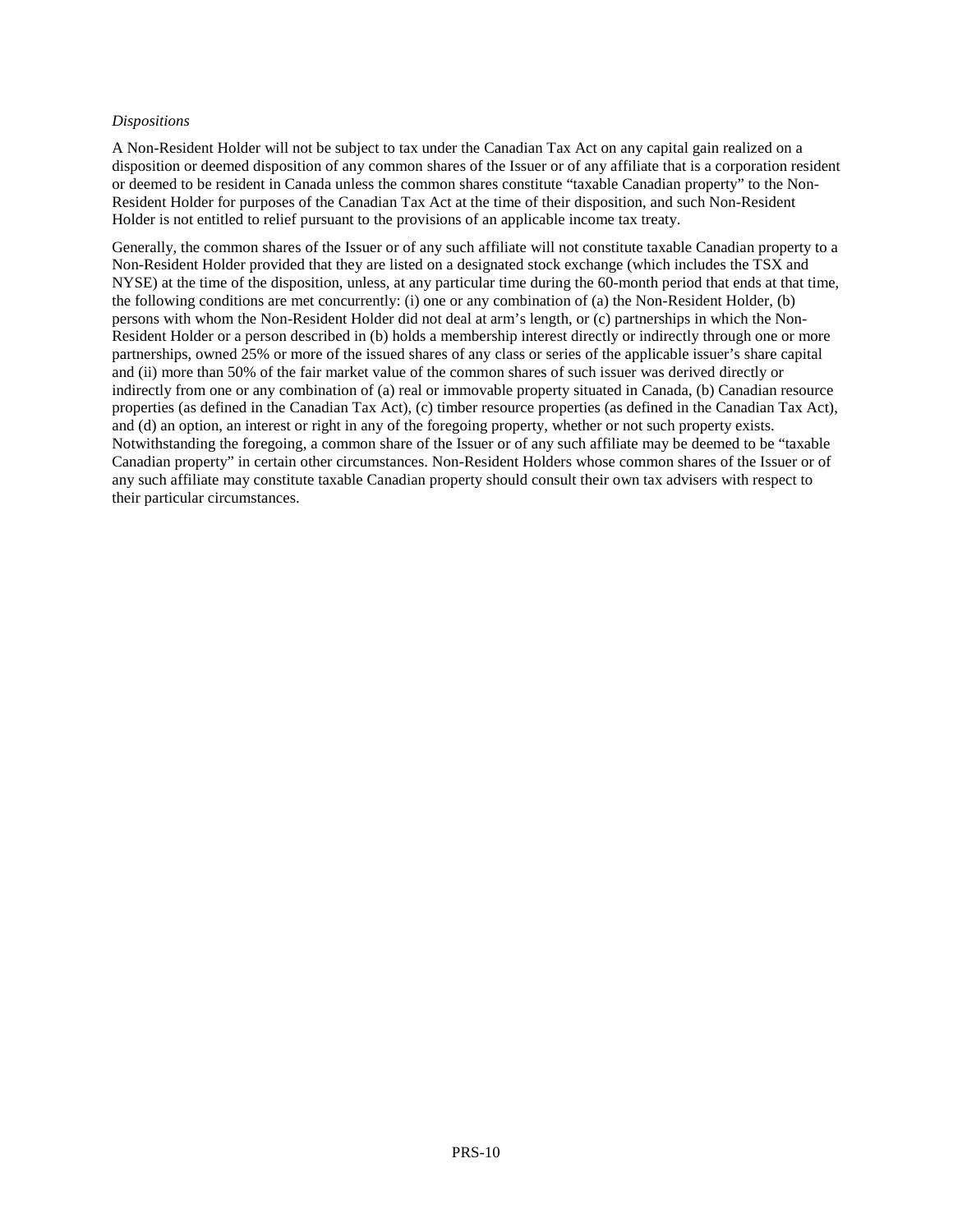#### **SUPPLEMENTAL PLAN OF DISTRIBUTION**

Pursuant to the terms of a distribution agreement, Incapital will purchase the Notes from the Bank for distribution to other registered broker-dealers or will offer the Notes directly to investors.

Incapital will purchase the Notes from CIBC at the price to public set forth on the cover page of this pricing supplement for distribution to other registered broker-dealers, or will offer the Notes directly to investors. Incapital or other registered broker-dealers will offer the Notes at the price to public set forth on the cover page of this pricing supplement. Neither Incapital nor any other registered broker-dealer will receive any commission in connection with the distribution of the Notes.

The Bank may use this pricing supplement in the initial sale of the Notes. In addition, Incapital or any of our affiliates may use this pricing supplement in market-making transactions in any notes after their initial sale. Unless Incapital or we inform you otherwise in the confirmation of sale, this pricing supplement is being used by Incapital in a market-making transaction.

While Incapital may make markets in the Notes, it is under no obligation to do so and may discontinue any marketmaking activities at any time without notice. See the section titled "Supplemental Plan of Distribution (Conflicts of Interest)" in the accompanying Prospectus Supplement.

The price at which you purchase the Notes includes costs that the Bank or its affiliates expect to incur and profits that the Bank or its affiliates expect to realize in connection with hedging activities related to the Notes, as set forth above. These costs and profits will likely reduce the secondary market price, if any secondary market develops, for the Notes. As a result, you may experience an immediate and substantial decline in the market value of your Notes on the Original Issue Date.

The Notes may not be offered, sold or otherwise made available to any retail investor in the European Economic Area (the "EEA"). Consequently, no key information document required by Regulation (EU) No 1286/2014 (the "PRIIPs Regulation") for offering or selling the Notes or otherwise making them available to retail investors in the EEA has been prepared and therefore offering or selling the Notes or otherwise making them available to any retail investor in the EEA may be unlawful under the PRIIPs Regulation. For the purposes of this provision:

(a) the expression "retail investor" means a person who is one (or more) of the following:

- (i) a retail client as defined in point  $(11)$  of Article  $4(1)$  of Directive 2014/65/EU (as amended, "MiFID II");
- (ii) a customer within the meaning of Directive 2002/92/EC, where that customer would not qualify as a professional client as defined in point (10) of Article 4(1) of MiFID II; or
- (iii) not a qualified investor as defined in Directive 2003/71/EC; and

(b) the expression an "offer" includes the communication in any form and by any means of sufficient information on the terms of the offer and the Notes to be offered so as to enable an investor to decide to purchase or subscribe for the Notes.